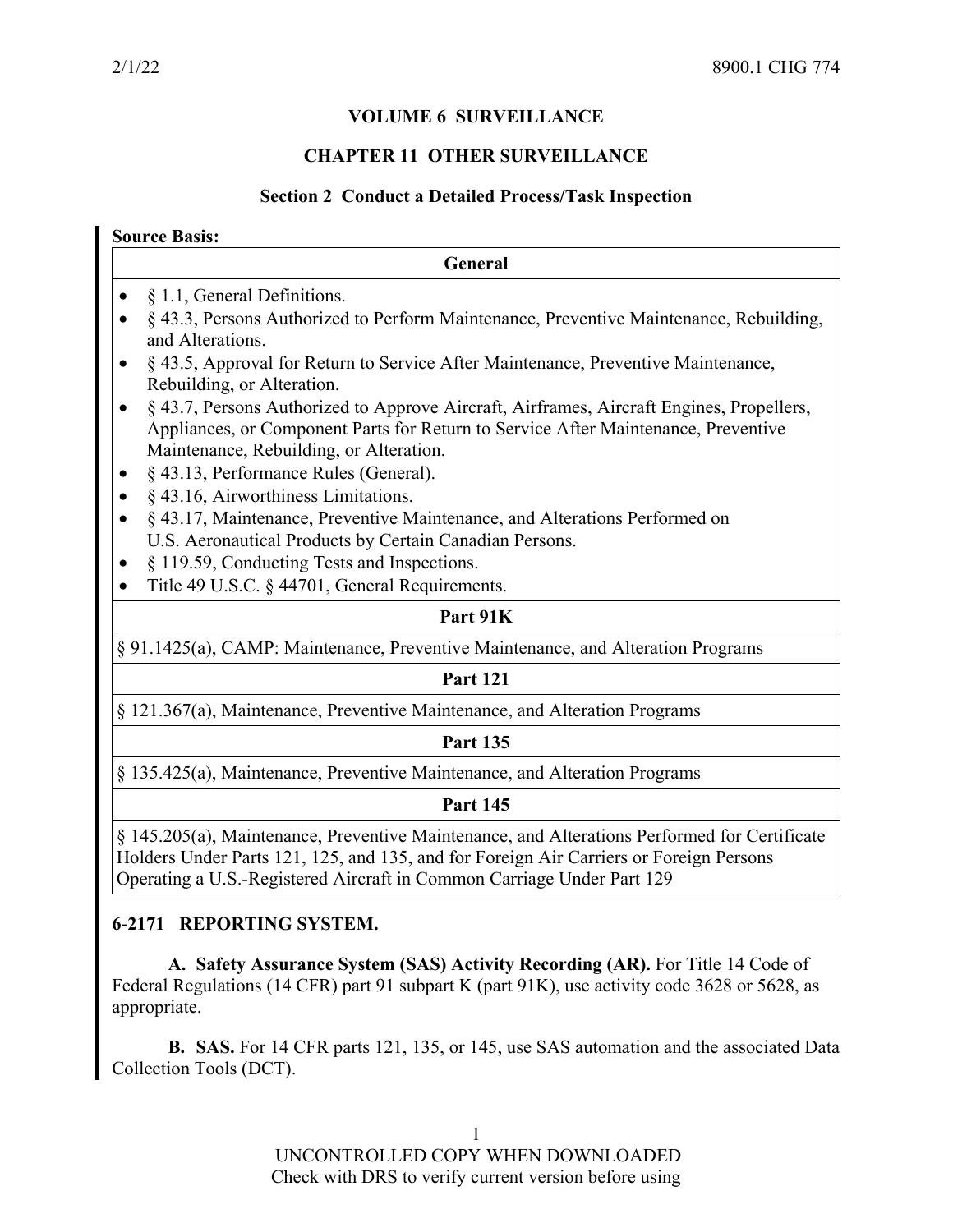ı

**6-2172 OBJECTIVE.** This section provides guidance for conducting a detailed process/task inspection by analyzing the data, materials, and parts used in the maintenance/alterations processes by air agencies, program managers, and air carriers.

**6-2173 GENERAL.** A detailed process/task inspection is a surveillance activity that will examine one or more specific tasks that are associated with the overhaul maintenance/alterations of a part or product. This inspection will evaluate the data, tooling, equipment, and processes used to complete one or more tasks.

# **6-2174 INSPECTOR RESPONSIBILITIES.**

**A. Preparation.** Prior to performing an inspection, it is important that aviation safety inspectors (ASI) and air agencies are well prepared. ASIs should be familiar, when applicable, with the following:

- Operations specifications (OpSpecs) (including the ratings, the specifications listed for limited specialized services, and the process specifications);
- Maintenance documentation (including the required work cards, the inspection forms, and the sign-off sheets);
- Applicable maintenance manuals (including the inspection procedures manuals, the air carrier manuals and work instructions, the overhaul manuals, the current revisions and dates, and the process specifications);
- Major repair, alteration, and airworthiness (MRA) Organization Designation Authorization (ODA);
- Federal Aviation Administration (FAA) Order 8100.15, Organization Designation Authorization Procedures;
- Engineering Orders (EO);
- Required Inspection Items (RII);
- Supplemental Type Certificates (STC) and Parts Manufacturer Approval (PMA);
- FAA Form 8110-3, Statement of Compliance with Airworthiness Standards; and
- FAA Form 337, Major Repair and Alteration (Airframe, Powerplant, Propeller, or Appliance).

**B. Coordination.** A detailed process inspection will involve varying degrees of complexity. At times, there may be a need for coordination with other offices (e.g., Aircraft Evaluation Group (AEG), Aircraft Certification Service office, Flight Standards District Office (FSDO), etc.) for clarification of procedures and processes.

NOTE: Geographic units need to establish close coordination with their responsible Flight Standards office.

**6-2175 COORDINATION REQUIREMENTS.** This task requires coordination between the principal inspector (PI) or ASI, and as applicable, the program manager, air carrier, and repair station.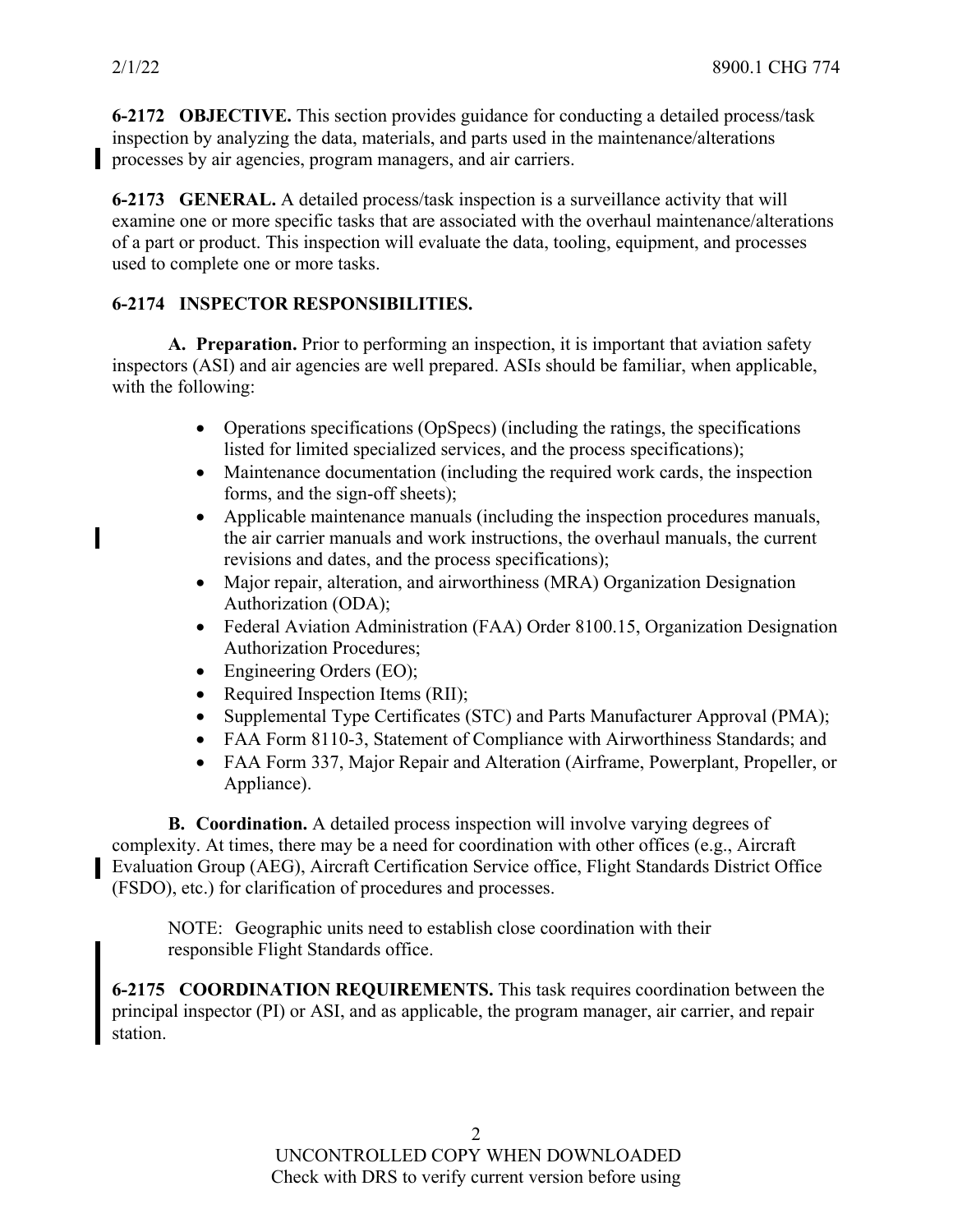### **6-2176 REFERENCES, FORMS, AND JOB AIDS.**

#### **A. References (current editions):**

- OpSpecs.
- Process specifications, if applicable.
- Applicable maintenance manuals.
- Volume 1, Chapter 3, Section 1, Safety Assurance System: Responsibilities of Aviation Safety Inspectors.
- Volume 10, Safety Assurance System Policies and Procedures.
- Volume 14, Chapter 1, Section 2, Flight Standards Service Compliance Action Decision Procedure.

## **B. Forms:**

- FAA Form 337, Major Repair and Alteration (Airframe, Powerplant, Propeller, or Appliance.
- FAA Form 8110-3, Statement of Compliance with Airworthiness Standards.

## **C. Job Aids.** None.

## **6-2177 PROCEDURES.**

## **A. Prepare for the Inspection.** Accomplish the following:

**1)** Identify the process/task to be inspected;

**2)** Identify those documents, which will verify the use of approved or accepted data, materials, tools, etc.;

**3)** Inform the appropriate personnel as to what particular process/task will be observed during the inspection;

**4)** Verify the inspection criteria to be used; and

**5)** During this inspection, pay particular attention to any deviations from approved data or procedures.

**B. Perform the Inspection.** The following steps are to serve as a guide on performing a process/task inspection. Certain steps may not be appropriate, depending on the complexity of the process/task being performed. Inspect/review the following, as applicable:

- **1)** Work instructions, to verify that:
	- Work instructions have been prepared for all processes;
	- Work instructions reflect the technical data contained in appropriate maintenance manuals or other approved documents;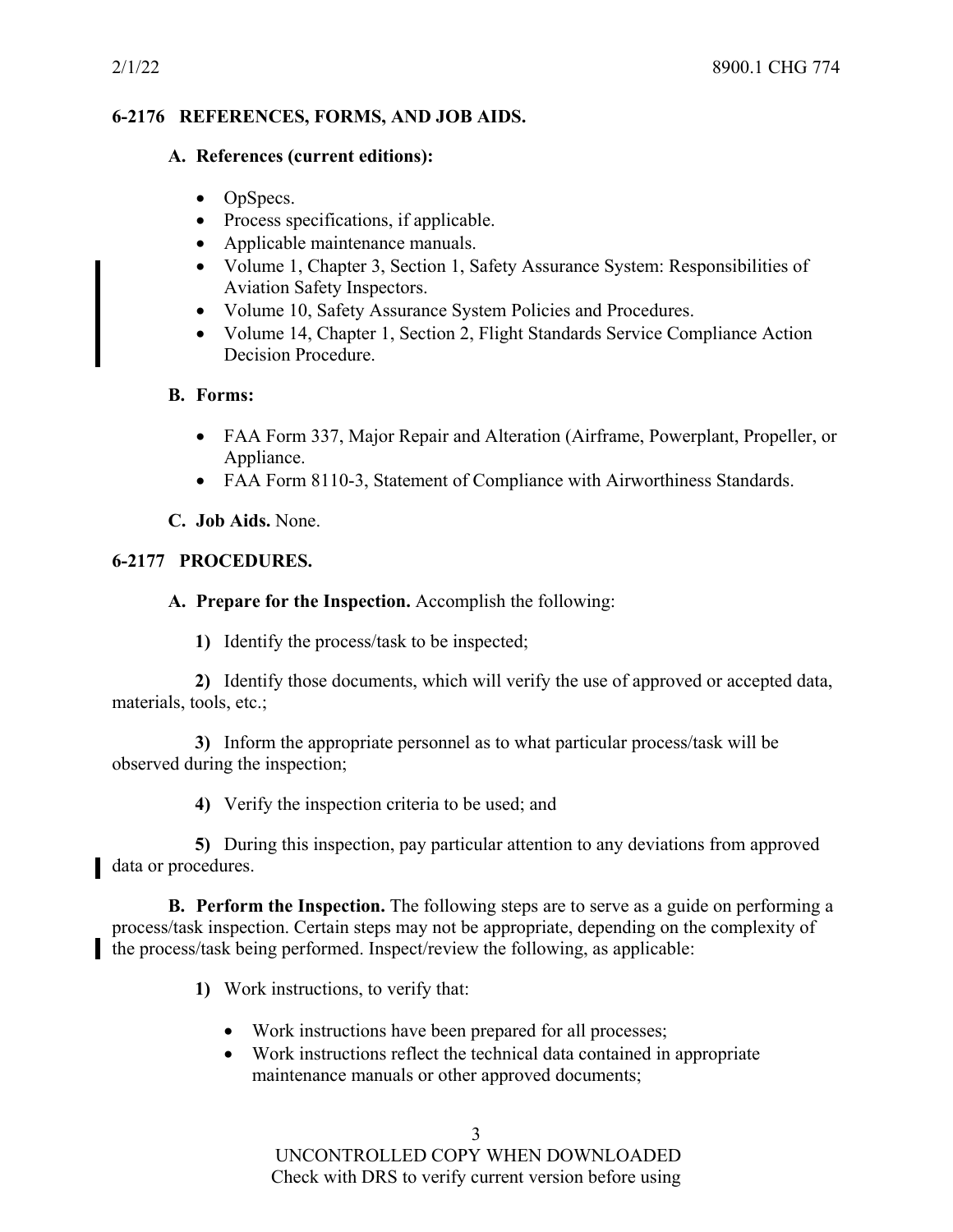- Work instructions define accept/reject criteria, required tools, test equipment, inspection equipment, details of method of inspection to be performed, and tolerance limits, as applicable;
- Work instructions denote and detail the function to be performed, sequence of operations, and inspection points to verify proper handling of products from one station to another through all phases;
- Revisions to work instructions have been approved, controlled, and documented; and
- Traceability is maintained for the completion of all operations.
- **2)** Inspection instructions, to verify that:
	- Inspection records, indicating the number of inspections made, conformance or nonconformance, and the action when the product is nonconforming, are maintained;
	- When required, re-inspections/retests are performed following additional maintenance;
	- Assemblies are inspected for conformity before closure;
	- All required inspections and tests have been satisfactorily accomplished prior to final acceptance of the completed products/parts;
	- Personnel performing RII inspections for an air carrier are identified and authorized by the carrier; and
	- Inspection personnel are not exceeding their area of authority.
- **3)** Data, to verify that:
	- Personnel are provided with current technical data and changes;
	- Inapplicable, inappropriate, illegible, or obsolete data is removed from areas of potential use;
	- Nondestructive inspection (NDI) processes are reviewed for conformance with FAA-approved data;
	- Process specification changes are submitted to the FAA for evaluation and approval; and
	- Tags, forms, and other documents used are controlled.
- **4)** Major repairs and alterations, to verify that:
	- If the task involved a major repair or major alteration, that FAA-approved data was used to accomplish the task;
	- MRA ODA data used for major repairs has been approved by authorized individuals referenced in the operator's MRA ODA procedures manual;
	- The scope of the MRA ODA authority has not been exceeded;
	- The Designated Engineering Representative (DER)-approved data has been documented on FAA Form 8110-3; and
	- The DER is authorized by the responsible Aircraft Certification Service office to approve the data.

 $\blacksquare$ 

UNCONTROLLED COPY WHEN DOWNLOADED Check with DRS to verify current version before using